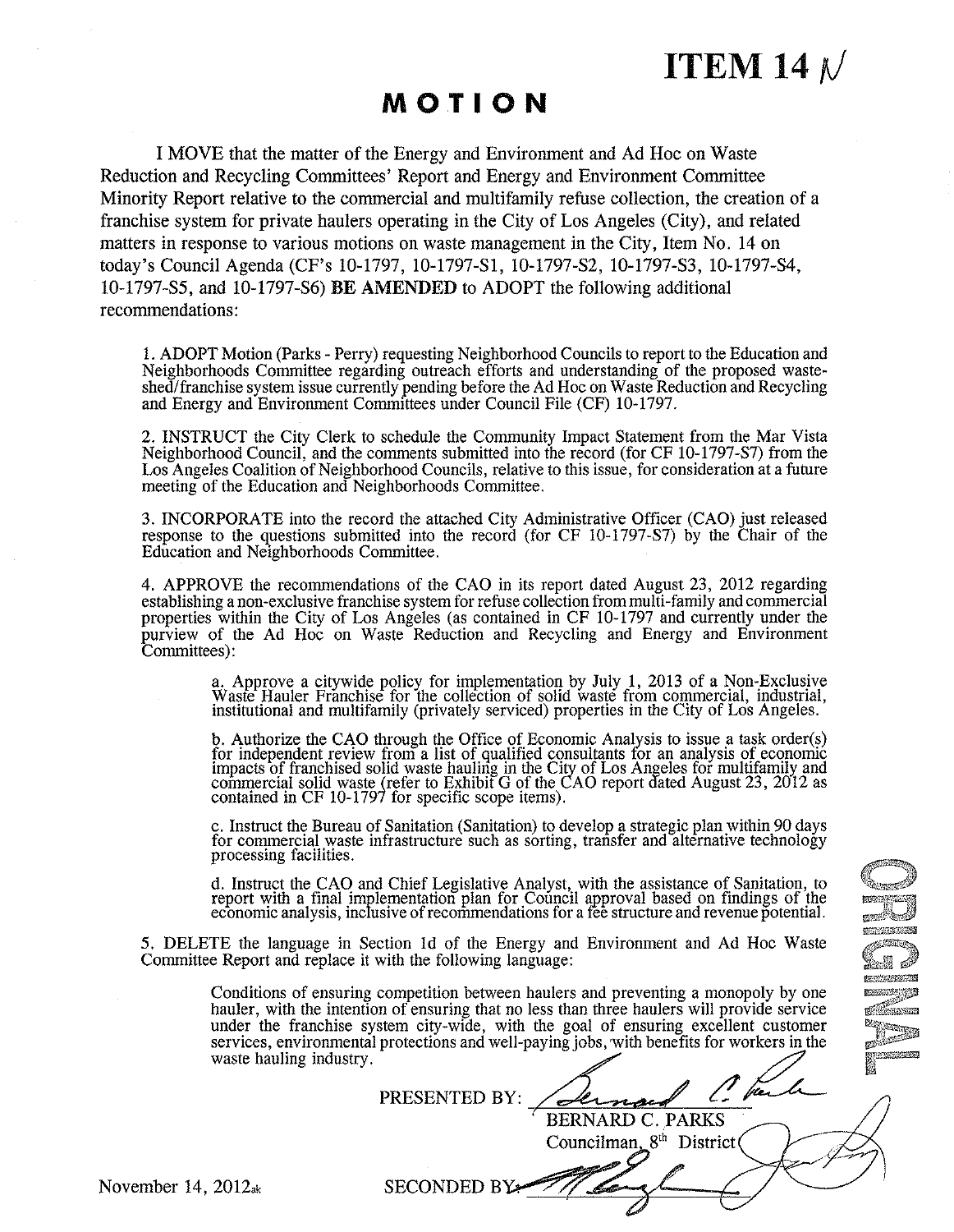REPORT FROM

# OFFICE OF THE CITY ADMINISTRATIVE OFFICER

Date:

To: The City Council

The Honorable Bernard Parks, Chair<br>Education and Neighborhoods Committee Education and Neighborhoods Committee

November 9, 2012 CAO File No. 0150-09777-0000 Council File No. 10-1797-S? Council District: All

 $\mathcal{A}$  ,  $\mathcal{A}$  ,  $\mathcal{A}$  ,  $\mathcal{A}$ The Mayor  $\mathcal{M}/\mathcal{M}^{\mu\nu}$ <sup>ev'</sup> I I *!if//(/'-* <sup>I</sup>

From: Miguel A. Santana, City Administrative Officer

ey k

Reference: Education and Neighborhoods Committee meeting held September 28, 2012

# Subject: REPORT BACK ON VARIOUS QUESTIONS REGARDING MULTI-FAMILY AND COMMERCIAL WASTE FRANCHISE PROPOSALS

On August 29, 2012, the Energy and Environment Committee of the City Council held a hearing on the issue of Refuse Collection and Recycling Multi-Family and Commercial Franchising. The Department of Public Works recommended that the City implement an Exclusive Franchising System. This Office recommended that the City implement a Non-Exclusive Franchising System.

During the Hearing, it became clear that certain legal questions required additional clarificaiion. As a result, this Office met with the City Attorney and submiited requests for clarification on six questions. The City Attorney responded and answers are included in this report. Since multiple entities have indicated an intent to litigate any decision by the Council to establish either a Non-Exclusive or an Exclusive Franchise System, should the Council have further questions on these matters, we recommend that the Council seek advice from the City Attorney on the appropriate venue for addressing those questions.

In our original report, we recommended implementation of a Non-Exclusive Franchise with the projection that it could be implemented as early as 2013-14, prior to the December 2016 expiration of the State required 5-Year Notice for the commercial sector. We made this recommendation because we believe it would be most beneficial to the City to achieve environmental and financial goals as early as possible and because a Non-Exclusive Franchise provided the least amount of negative impacts to local businesses. The City Attorney's clarification said that the Notice period would need to expire prior to implementation of any Franchise (Exclusive or Non-Exclusive). Subsequent to the City Attorney's clarification, we discussed three options with the City Attorney that will still allow a Non-Exclusive Franchise to be implemented as early as 2013-14 and will also respect the intent of existing State regulations. The City Attorney told us that these are legal. We continue to recommend implementation of a Non-Exclusive Franchise. Should the Council desire to implement a Non-Exclusive Franchise, the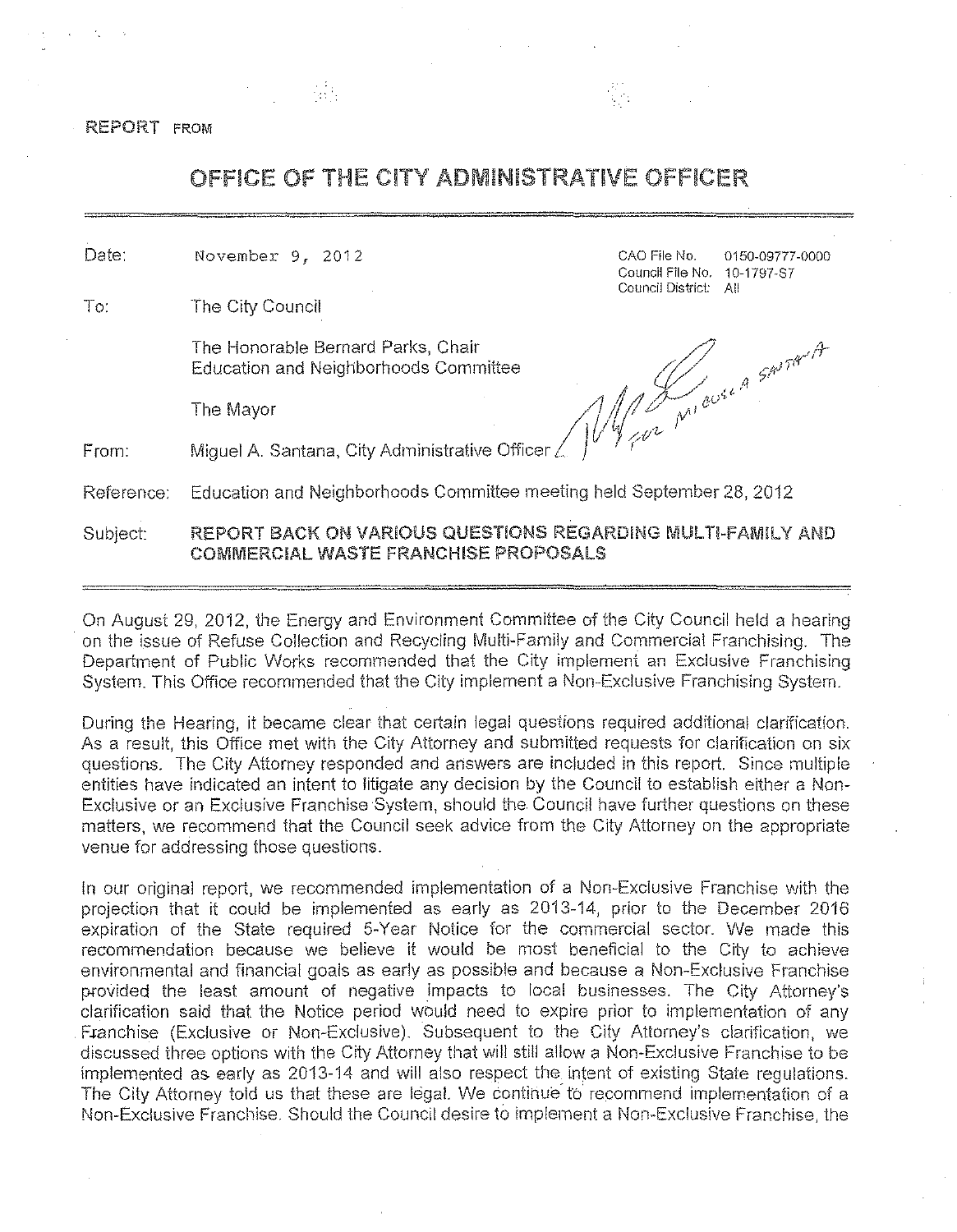following options are available:

ý, se

- o A Non-Exclusive Franchise that incorporates only Multi-Family in 2013 and retains an open permit system for commercial until 2016;
- o A Non-Exclusive Franchise that implements provisions not related to capital equipment or infrastructure investments prior to December 2016. This would clearly state that compliance with requirements like Clean Trucks would not be mandatory until after expiration of the notice, the same time that an Exclusive would be able to be implemented. However, Franchise Fees, Living Wage and other requirements may be implemented earlier; and,
- o A Voluntary Non-Exclusive Franchise system that doesn't replace the Open Permit System for commercial customers until 2016. A hauler could choose to remain under the requirements of the existing Open Permit System. However, the City could offer incentives for haulers to voluntarily agree to a franchise prior to 2016: Haulers would be helping the City achieve goals earlier and would therefore, be eligible for incentives. Should the Council desire to do this, details would be worked out at a later date.

On September 28, 2012, the Education and Neighborhoods Committee held a special meeting to allow Neighborhood Council members the oppotiunity to comment on the two proposals. As a result, the Chair requested the City Administrative Officer *to* report on various questions regarding commercial waste franchise proposals before the City Council. Attachment B provides the questions and answers in compliance with that direction.

#### RECOMMENDATION

That the Council and Mayor receive and file this report.

MAS:ER/EM:06130034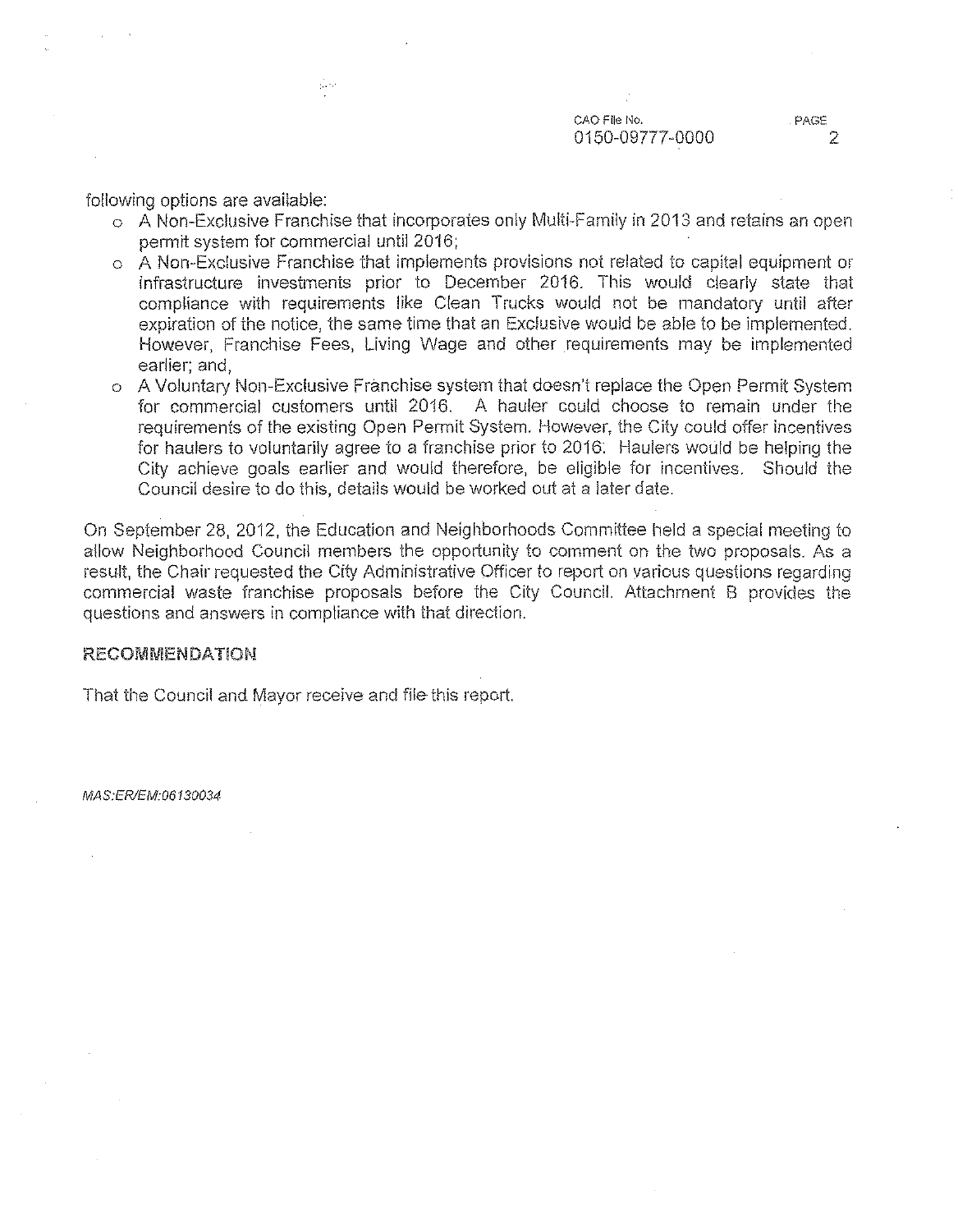## CLAR.IFICATION OF LEGAL ISSUES

On November 7, 2012, the City Attorney provided advice on legal issues relating to the consideration of implementing either a Non-Exclusive or an Exclusive Waste Franchise System. Based on the answers to our questions provided by the City Attorney, it is our understanding that:

Question No. 1. Does State Proposition 26 apply to Waste Hauling Franchise Fees that are placed in the City General Fund? If it does, how can the City achieve General Fund revenue from the effort to establish City Waste Hauling Franchises?

Answer: Waste hauler franchise fees established pursuant to contract are not "imposed" and therefore, are not subject to any restrictions under Proposition 26. Waste hauler franchise fees that are not established by contract (e.g., set by ordinance) arguably are "imposed," and might be subject to Proposition 26. However, such fees are likely to fall under two exceptions to Proposition 26. One of these two exceptions would not restrict placing any portion of the fees in the City General Fund

Question No. 2. Does the State-required Five-Year Notice apply to both Exclusive and Non-Exclusive Franchises? If it does apply to Non-Exclusive Franchises, there appears to be some inherent conflict between the Five-Year Notice and the current City annual permit system. The City annual permit system appears to allow the City discretion in the approval of permits. If the Five-Year Notice applies, i! would appear to prohibit the use of discretion in issuance of the permit during the Notice period. How is this reconciled?

Answer: Since the City now has an open permit system, the five-year minimum notice required under Public Resources Code Section 49520 must be provided before the City moves to a system of "exclusive solid waste-handling services," including a franchise system (whether the franchise is exclusive or nonexclusive). The City's current waste hauler permit system is ministerial and as such, creates no conflict with the five-year notice. Pursuant to the seven-year notice provided by the City to waste haulers in 2006, the required notice for the multi-family waste market expires in July 2013; and pursuant to the five-year notice provided by the City to waste haulers in 2011, the notice period for the commercial premises waste market expires in December 2016. Therefore, the franchise systems proposed by the BOS and the GAO may be implemented upon the expiration of those notice periods.

Question No. 3. What is the legal basis for a Waste Franchise? It is our understanding that the basis for the Franchise is the use of City property. We believe that this is also demonstrated in other City Franchises (i.e., Gas Company, Pipeline, Taxi, Towing/Police Garages, Private Line). We believe this is an important determination for the following **reasons:** 

- One of the statutory exclusions under Proposition 26 for a Franchise Fee is for use of government property.
- Considerable emphasis has been placed on the potential exemptions from the Franchise based upon the type of waste, the type of customer (landlord or business entity hauler) or the identity of the regulator of the business practice - regardless of whether the use of City property is identified. While this may be a possible policy alternative, we believe it is inconsistent with the legal basis for the franchise.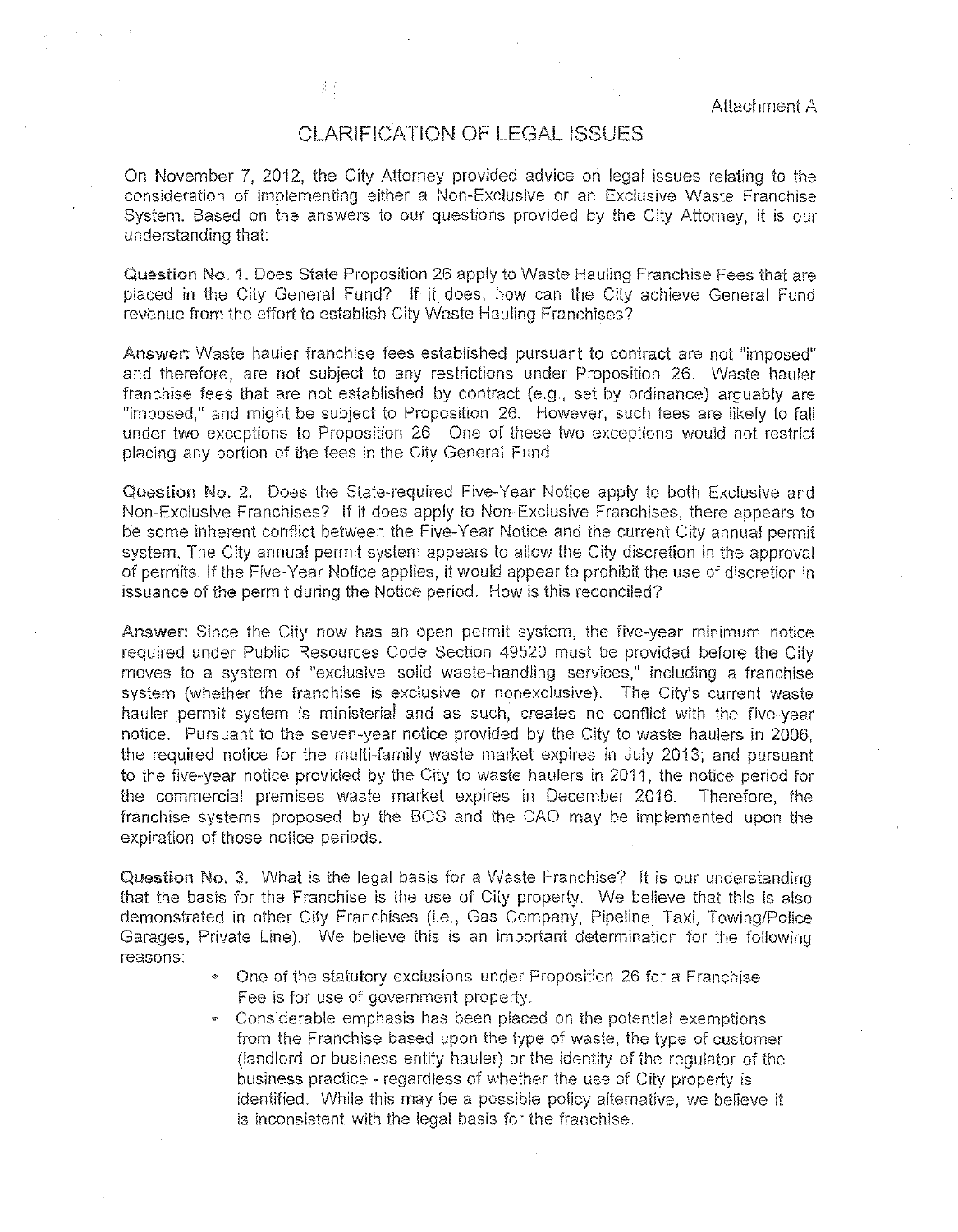Answer: The City has the authority to franchise the solid waste-handling market within its jurisdiction. Solid waste-hauling franchises are authorized pursuant to the California Integrated Waste Management Act, Public Resources Code Section 40050, et seq. (the "Act"), which states explicitly that solid waste-handling services are an issue of local concern. Under the Act, whether such services are provided exclusively by the City or whether all or a portion of such services are provided by private haulers pursuant to contract, license, permit, franchise or otherwise, is within the sole discretion of the City subject to Charter requirements.

Question No. 4. How does an Exclusive Franchise Agreement affect long-term individual contracts between waste haulers and customers? Does the Exclusive Franchise immediately nullify those business-to-business contracts?

Answer: Under an exclusive franchise system, a previously existing contract providing for waste-hauling services that is within the scope of the franchise and made by a hauler other than a franchisee is void. This would not violate the Contract Clauses of either the United State Constitution or California Constitution, both of which are accommodated to the inherent police power of the state to safeguard the vital interests of its residents. Consequently, all contracts incorporate and contemplate the reserve power of the state to amend the law or enact additional laws in furtherance of the police power to protect the public good and in pursuance of public policy.

Question No. 5. From a legal perspective (as opposed to policy perspective) is there a reason that an Exclusive Franchise Agreement must exempt haulers serving other government agencies?

Answer; State, county and other government agencies are immune from local regulation of trash collection. Waste haulers serving those government entities would therefore not be restricted by an exclusive franchise system.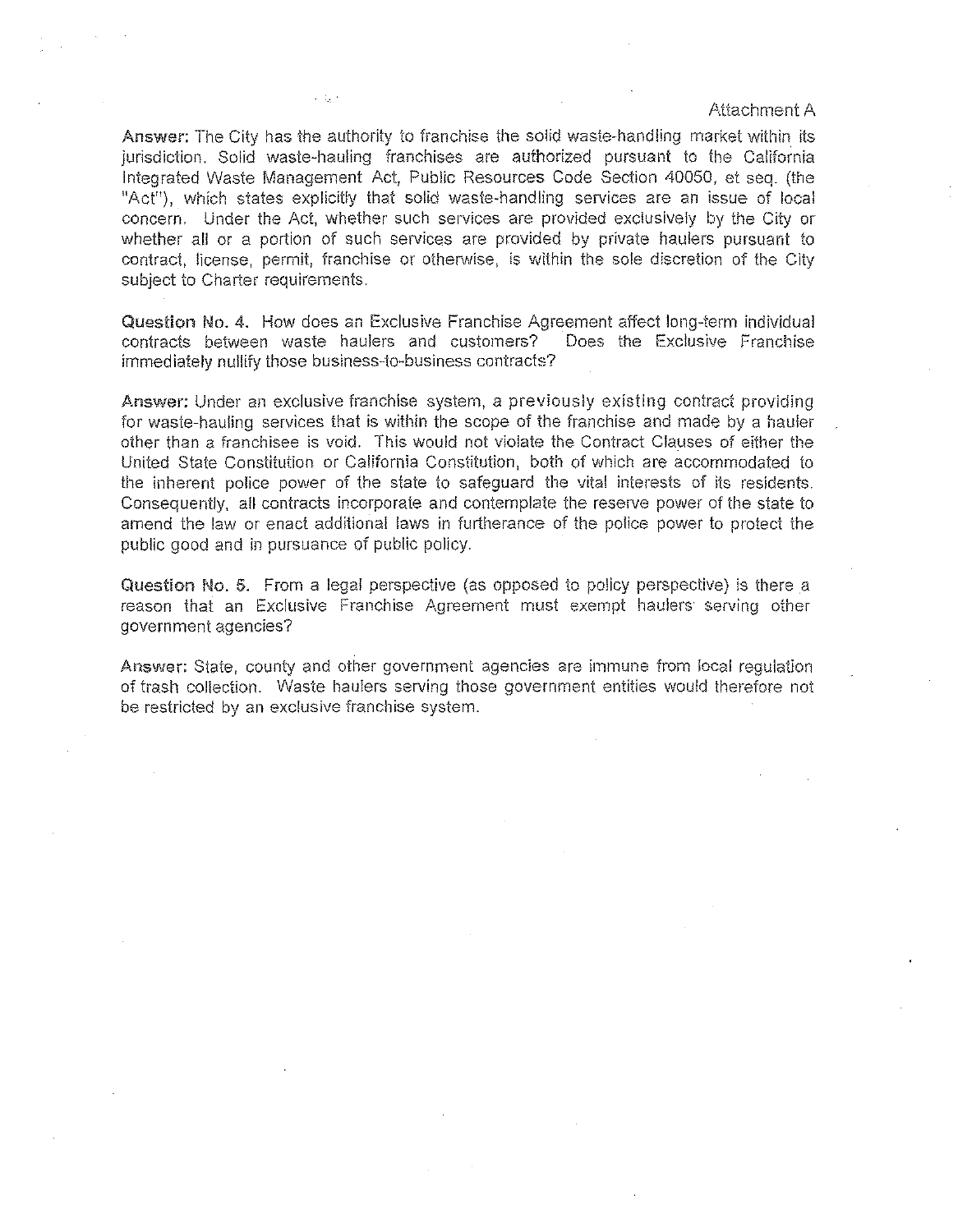# CLARIFICATION REQUESTED BY THE CHAIR OF THE EDUCATIONS AND NEIGHBORHOODS COMMITTEE

#### 1. Will companies be able to have more than one franchise?

Yes. Under the Bureau of Sanitation's Exclusive Franchise proposal, waste hauling operators would have the opportunity to serve multiple franchises (i.e., one or more of the 11 proposed franchise waste sheds).

2. Will there be on-site separation as currently done at residential sites?

AB 341, California's mandatory commercial recycling law that went into effect July 1, 2012, requires that haulers either source-separate recyclables or subscribe to a recycling service through a mixed waste processing operator. There may be an increase in on-site separation as well as an increase in the utilization of recovery facilities. Under the current permit system, the City directly administers recycling at multifamily locations under voluntary participation by property owners. A franchise system, in conjunction with AB 341, would shift that responsibility directly to property owners. This would be applicable in either an Exclusive or Non-Exclusive Franchise system.

a. If so, does that increase trash routes?

Yes. If franchised waste haulers and their ciients opt for compliance with AB 341 through source separation, separate trucks will be needed to pick up trash, recyclable materials and green waste. Therefore, there may be an increase in the number of trucks hauling material, regardless of which type of franchise is implemented.

Proponents of Exclusive Franchising claim that routing efficiencies will be significant. However, to achieve maximum routing efficiencies with the commercial sector, businesses will need to change business practices significantly. Absent the ability of businesses to do so, routing efficiencies wiil be limited. Additionally, increased source separation through AB 341 compliance will further reduce (and possibly eliminate) those potential efficiencies. Significant environmental benefit from franchising can be achieved by requiring Clean Trucks under either an Exclusive or Non-Exclusive proposal.

b. If not, how are collection sites located and sited and who owns them?

In the Bureau's Exclusive Franchise proposal, access to waste handling and recycling facilities would be among the evaluation considerations in an RFP process. However, the details of siting and location are not known at this time. The Bureau's proposal assumes that infrastructure would be owned by the franchisee. This gives the franchisee more leverage in controlling the cost of, and access to, waste handling operations. This would tend to result in waste facilities being developed based upon franchising area or corporate identity. To the extent that new recovery facilities are required, this increases the franchises investment costs in the short to mid-term.

In our Non-Exclusive Franchise proposal, siting considerations would be handled on a citywide basis. We propose that the City own or retain control over waste processing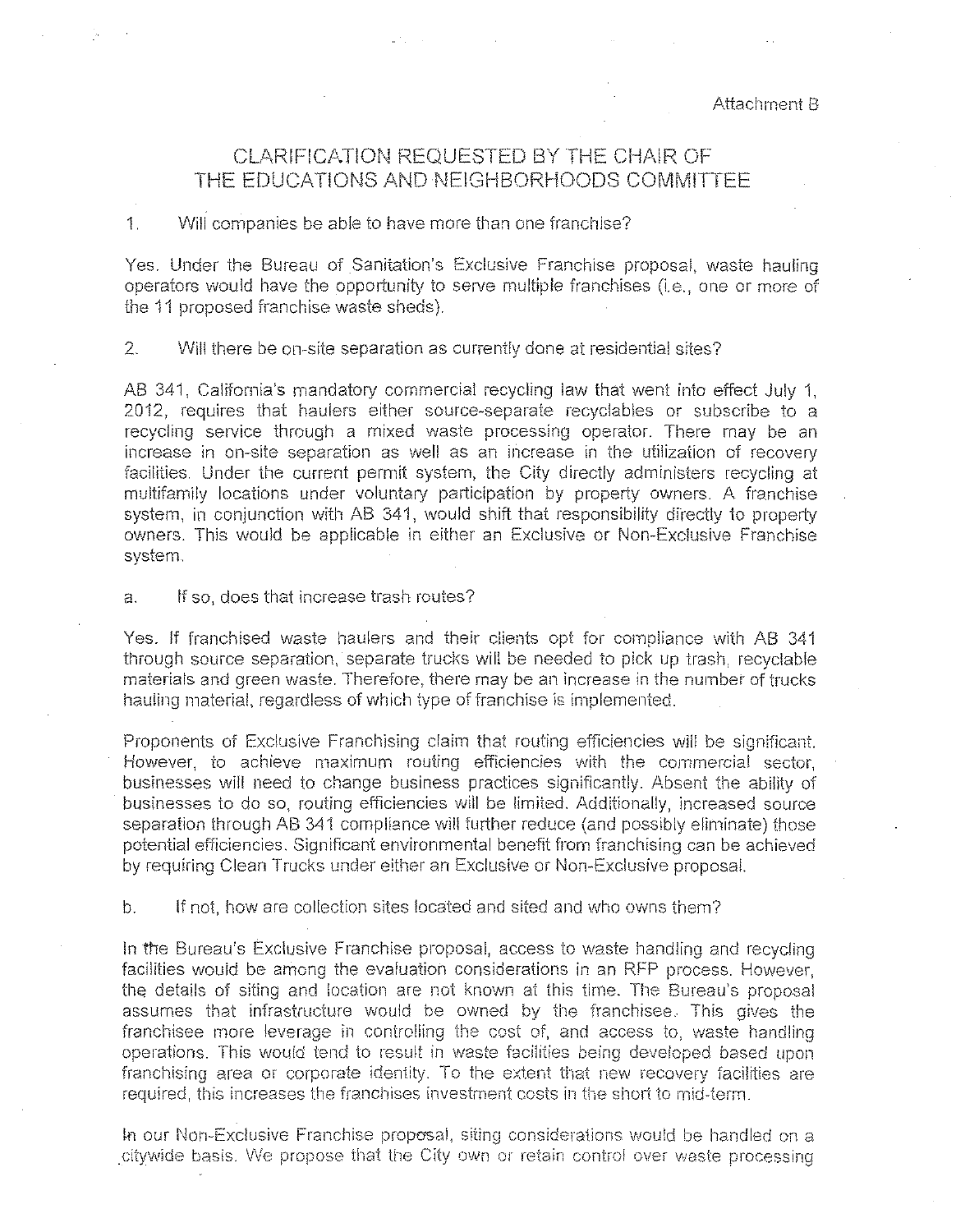infrastructure. This would allow the City to provide equal access to ail haulers, have more direct control over information relating to disposal, and to stabilize the cost of waste disposal.

e sig

c. Will zig-zag routing and truck impacts will be eliminated through concentrated, defined service areas for exclusive haulers?

The City does not have a baseline from which to measure routing inefficiencies or truck impacts. Complete elimination of either will be extremely difficult to measure and achieve. While the potential for greater routing efficiencies exists conceptually under an Exclusive Franchise Arrangement, in reality elimination of both will not occur for the fol!owing reasons:

- State mandated recycling allows customers to choose to source separate or contract with a sorting facility to separate out recyclable material. Customers who choose to source separate will create the need for a hauler to send a separate truck for each separated material. For example:
	- o If the model used by City forces is followed (Black, Blue, Green and Brown bins), up to four separate trucks may be needed to service a customer who previously required one truck. This will be the same under both Exclusive and Non-Exclusive models. Truck impacts will increase with source separation.
- Business practices will need to change significantly to allow maximum efficiencies. For example:
	- o Businesses will have to reduce total trash to reduce the number of truck  $trios:$  or $<sub>+</sub>$ </sub>
	- o Businesses will have to restructure when the trash is generated or how it is stored to allow for efficient collection; or,
	- c In extreme cases (like hospitals and motion picture studios) completely change their base business model (which is highiy unlikely') to allow routing efficiencies to be maximized. For example, hospitals would have to stop generating food waste, phannaceutical waste, radiological waste, biomedical waste, regular trash and HIPAA trash, each of which is handled differently.
- Should some routing efficiencies be achieved, truck impacts may be increased by having heavier loads on the City roadways.
- Exemptions proposed for Construction and Dernoliiion (C&D), entertainment industry and medical service companies will have no impact on routing efficiencies or truck impacts for the significant market share represented by haulers servicing these businesses. For example:
	- o The Department of Public Works reports that there are approximately 600 C&D haulers. For 600 haulers to exist, a significant number of job sites would need to exist;
	- o Approximately 1,000 businesses within the City provide medical services (this includes 49 hospitals);
	- o A Motion Picture studio reports that approximately multiple pick-ups per day are required to handle their refuse;
	- o According to FilmLA approximately 21,749 locations for on-location filming occurred in the most recently completed fiscal year. This means that truck trips associated with these locations will not be part of the optimization of routing.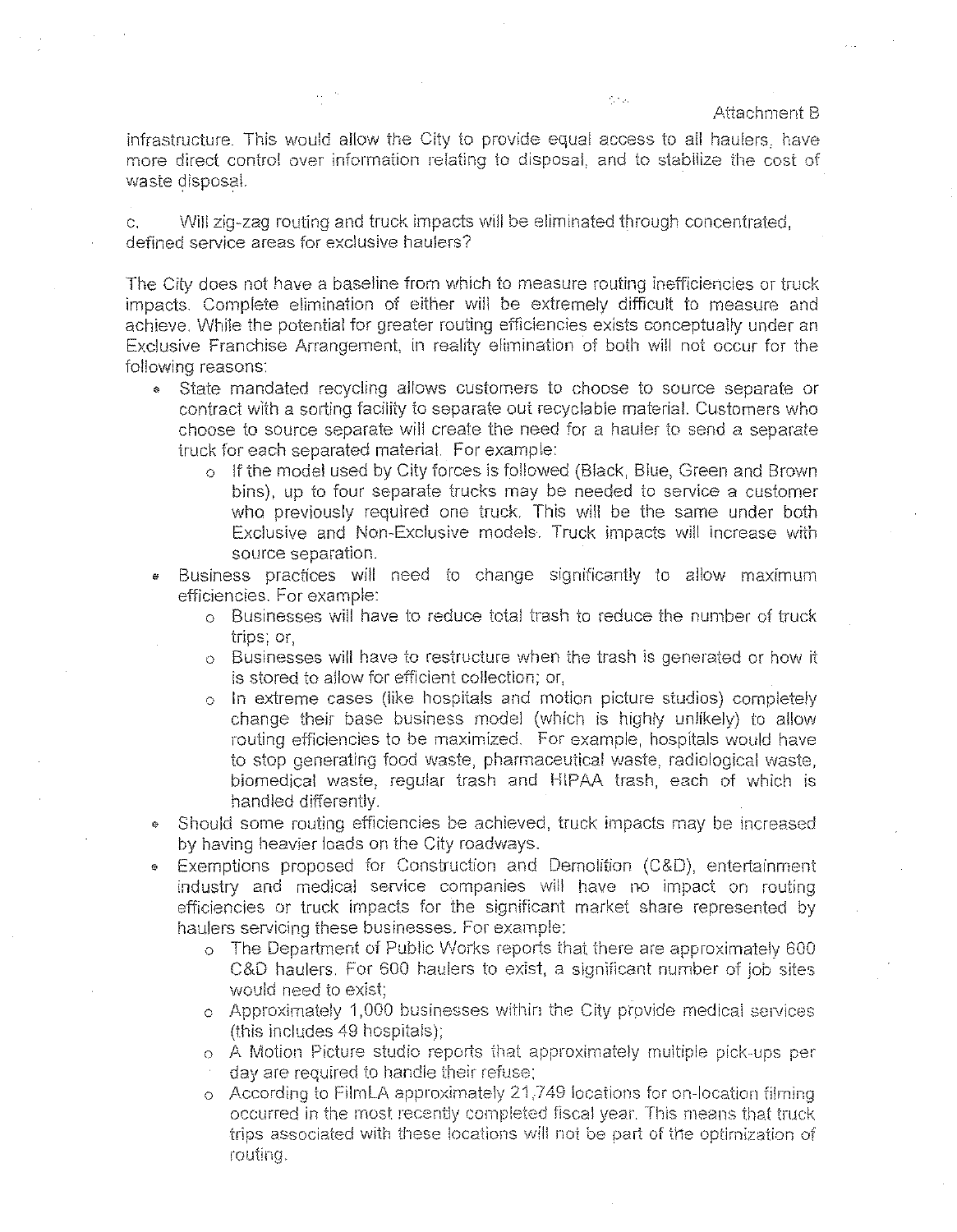3. Why a 2Q.year cycle for vendors (10·year contract with two five-year term extensions)?

A hauler may only be incentivized to participate in the Exclusive Franchise system if the proposed contract length provides time for the amortization of company assets. The large service areas suggested by the Bureau require a lengthy contract, as companies providing service in each waste shed would require significant up-front investments in equipment.

#### 4. How did the exemptions get determined?

 $\mathcal{L}^{(1)}$ 

The basis for a franchise centers on the privilege of operation in the public right-of-way, regardless of the type of waste stream or the source of regulation of the activity. In the Non-Exclusive proposal, no exemptions are required.

In the Exclusive Franchise proposal, the basis for exemptions have no relationship to the basis for a franchise. Instead, exemptions are made based upon objections to the limitations of an Exclusive Franchise proposal. The most significant exemptions include hospital and hazardous waste, construction and demolition (C&D) debris, and onlocation film sites.

The Bureau recommends exemption of medicai/pharmaceutical waste and other hazardous materials requiring special handling on the basis that they are not defined as "solid waste" under State Public Health code and the City lacks the ability to regulate the ultimate disposal of some of the waste. The basis for a franchise does not hinge upon the ultimate regulation of waste but rather the use of City infrastructure. For example, the City also lacks the ability to regulate the Gas Company (regulated by the Public Utilities Commission) but still has a Franchise for use of City infrastructure. Trucks disposing of medical/pharmaceutical waste use City infrastructure. This exemption was a result of opposition to the lack of choice and concern about service levels provided under an Exclusive Franchise. Approximately 1,000 businesses in the City provide medical and health services (49 hospitals and the rest include health clinics and convalescent/nursing care facilities).

The Bureau's rationale for C&D exemption centers on the intermittent nature of this activity and the fact that the City has an ordinance requiring proper recycling and disposal of C&D material. There are approximately 600 C&D haulers operating in the City The Bureau has stated that it is too difficult to keep track of ali C&D haulers. In reality, the Bureau knows currently issues permits to each hauler and therefore is able to keep track of them. The 600 haulers' trucks use City infrastructure and could not be expected to have any less proportional impact on City streets and air quality than conventional waste haulers. Therefore, exemption of these haulers is not warranted. The County of Los Angeles' franchise does not exempt C&D despite having a C&D ordinance in place. This was done for purposes of enhancing recycling requirements.

The Bureau's premise for exempting on-location filming is similar. The Bureau cites this activity as intermittent in nature and characterizes the waste from on-site filming as primarily mixed C&D. In reality, film companies do not go out on-location to build sets. On-location filming focuses on dressing sets. Film companies are generally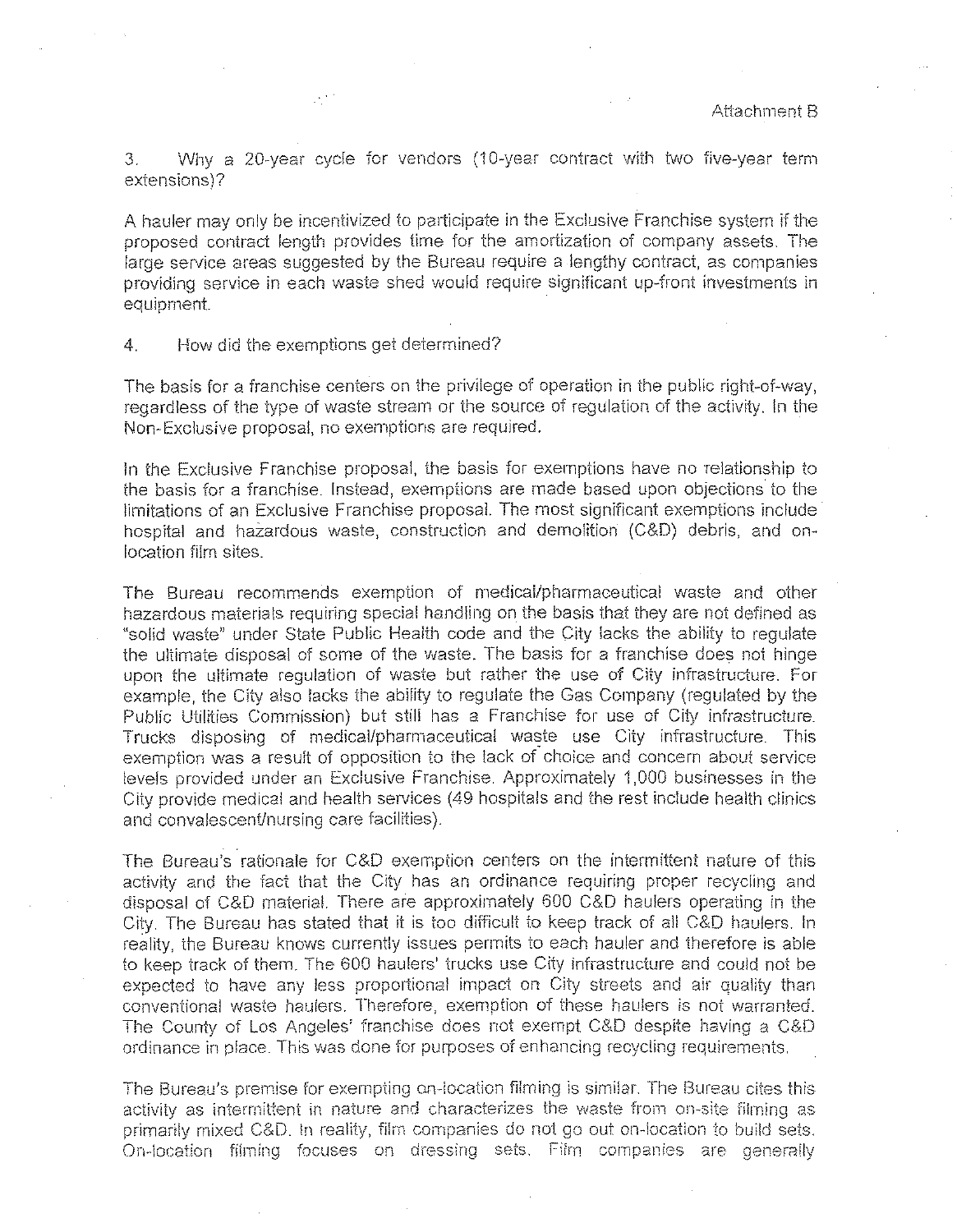environmentally conscious and recycle heavily. Conversations with FilmLA and MPAA confirm this and indicate that the majority of waste from on-location filming consists of "crew waste" such as food and catering materials. The haulers that service on-location shoots use City infrastructure to do so. These haulers are small, niche haulers whose very livelihood is threatened by the Exclusive Franchise Proposal. This exemption was created in response to opposition to the Exclusive Franchise from the entertainment industry.

a. How does franchise work if there are multiple types of waste at locations?

In a Non-Exclusive system, a business or apartment complex owner would have the opportunity to search for a hauler that meets all of their waste hauling needs, including specialty waste hauling. In this model, the consumer holds the ability to select the hauler and to negotiate pricing as well as unique aspects of an agreement to suit specific needs.

In an Exclusive system, a business or apartment complex owner is subject to the franchise area in which the property is located. An Exclusive Franchise would require that all consumers in a particular franchise area use the franchise hauler as the only service option. Specialty waste haulers serving the Los Angeles-area market may not exist at this point. Additionaliy, consumers are subject to predetermined pricing with no possibility for negotiation.

### 5. How will franchise fees differ in amount and usage of them to current 10% fee?

The current 10% permit fee required under the City's AB 939 Private Hauler ordinance is deposited into a special fund for recycling programs (The Citywide Recycling Trust Fund). We anticipate this fee to be reduced in response to AB 341, which requires commercial recycling, and therefore would require less funding to administer recycling programs. The additional percentage calculated as a franchise fee would be deposited into the General Fund. The amount is to be determined by the City Council and varies widely from city to city. This Office estimates a range of \$20 million to \$30 rniilion in General Fund revenue.

6. Any consideration to merely increasing the 10% as a revenue generator?

The current 10% AB 939 permitting fee is deposited into the Citywide Recycling Trust Fund. Increasing this fee would not generate revenue to the General Fund. Additionally, increasing the permit fee in the absence of additional requirements pursuant to AB 341 places the City at risk of non-compliance with state legislation, inclusive of Proposition 26. Additionally, it is clear that overlap may exist between a franchise fee and the current AB 939 fee that the Bureau is aliowed to administer. We are anticipating being able to reduce the AB 939 permit fee from the current level of 10% once a franchise is in place.

7. Any consideration to having City personnel absorb these new functions at 100,000 locations?

This is certainly an option. This may also be a more attractive option than an Exclusive Franchise arrangement with private haulers. However, the City currently does not have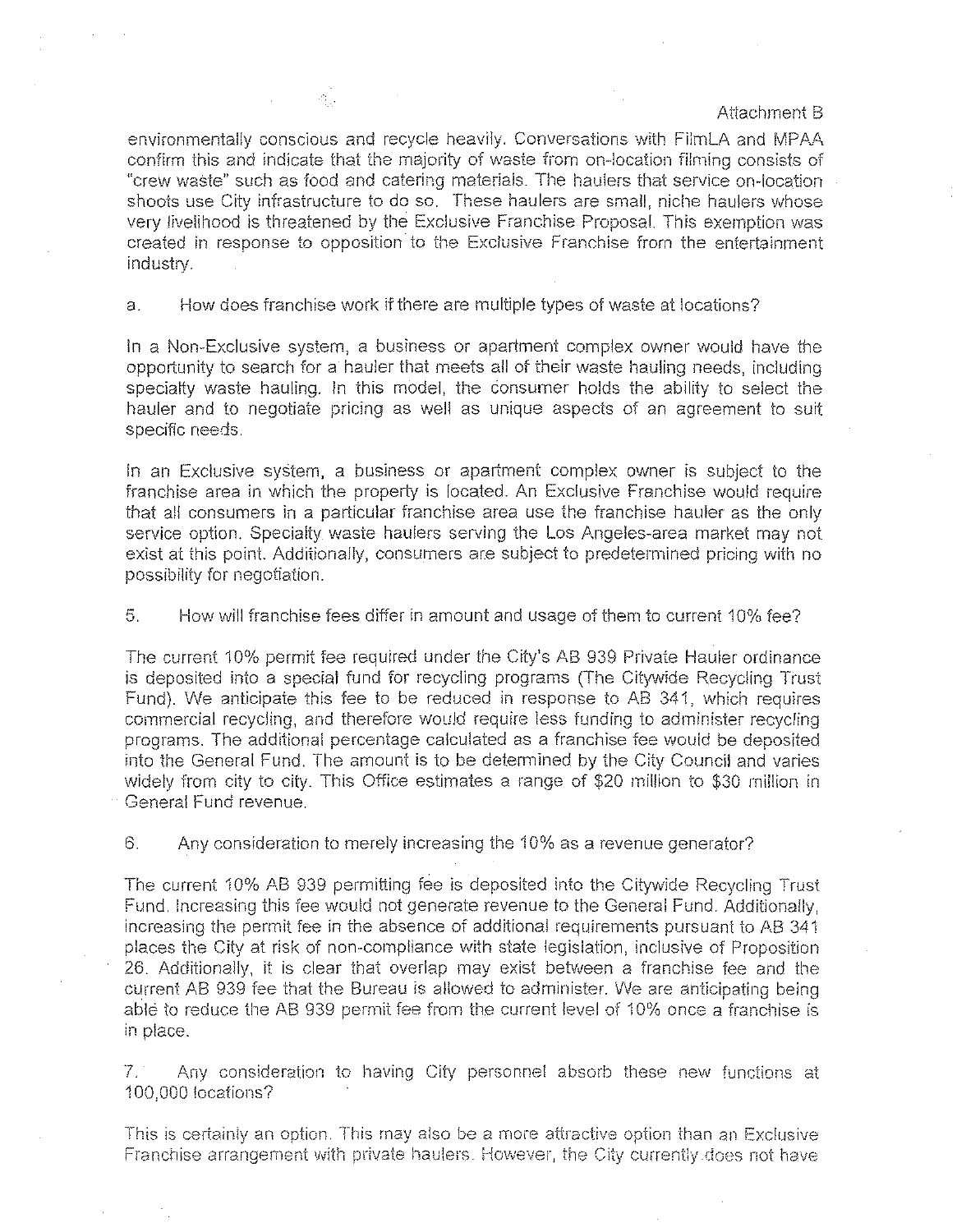the resources or infrastructure to service larger multifamily apartment complexes and businesses. Doing so would require significant staffing and siting considerations for truck yards, fueling facilities, waste processing, recycling and disposal.

We view a Non-Exclusive Franchise as al!owing the City to achieve environmental goals more quickly and with less effort than the use of City forces for multi-family and commercial waste streams.

8. Explain why there is a delay to 2016/2017 to implement Exclusive?

Under California Public resources Code Section 49520, cities must provide a minimum five-year notification to existing haulers when considering the implementation of an Exclusive franchise system. In accordance with state noticing laws, the Bureau of Sanitation provided a seven-year notice for multifamily waste handling to permitted private waste haulers in July 2006, and a five-year notice for commercial waste handling in December 2011. Therefore, no Exclusive franchise system may be fully implemented until 2016, noting that the Bureau's proposal combines multifamily and commercial waste handling.

We believe that the environmental benefits and potential City revenue can be achieved sooner under a Non-Exclusive Franchise than under an Exclusive.

9. Impact on private waste haulers regarding routing efficiencies requiring clean trucks, maximizing waste diversion, safe working conditions, eic. Can (these objectives) be done in an alternative manner as part of the 10% permit fee? How does the RFP mandate differ from the same issues being imposed via the current admin fee permit (10%)? (This Office interprets "RFP mandate" to refer to an Exclusive Franchise).

These questions are answered collectively in the following response.

The existing waste hauler permit system established under AB 939 does not enable the City to address many current waste management challenges such as compliance with State mandates, City diversion goals, and the environmental and health impacts of waste baulina. Some of the benefits of a commercial waste franchise, as stated in our report, that are likely not achievable in the current permit system include:

- Providing a consistent and transparent level of service to customers at competitive rates;
- Increasing accountability through high performance standards;
- . Structured efforts to reduce environmental impacts;
- Addressing impact on City infrastructure;
- Providing a structural revenue source; and,
- Ensuring living wage standards.

2020年12月12日, 2020年12月12日, 2020年12月1日, 2020年12月

一部 大阪道根

We believe these objectives can be achieved in both an Exclusive and Non-Exclusive Franchise. A Non-Exclusive Franchise does not involve an RFP. Instead it is a standard set of criteria that is open to all current waste haulers who opt to continue operating in **the Clty.**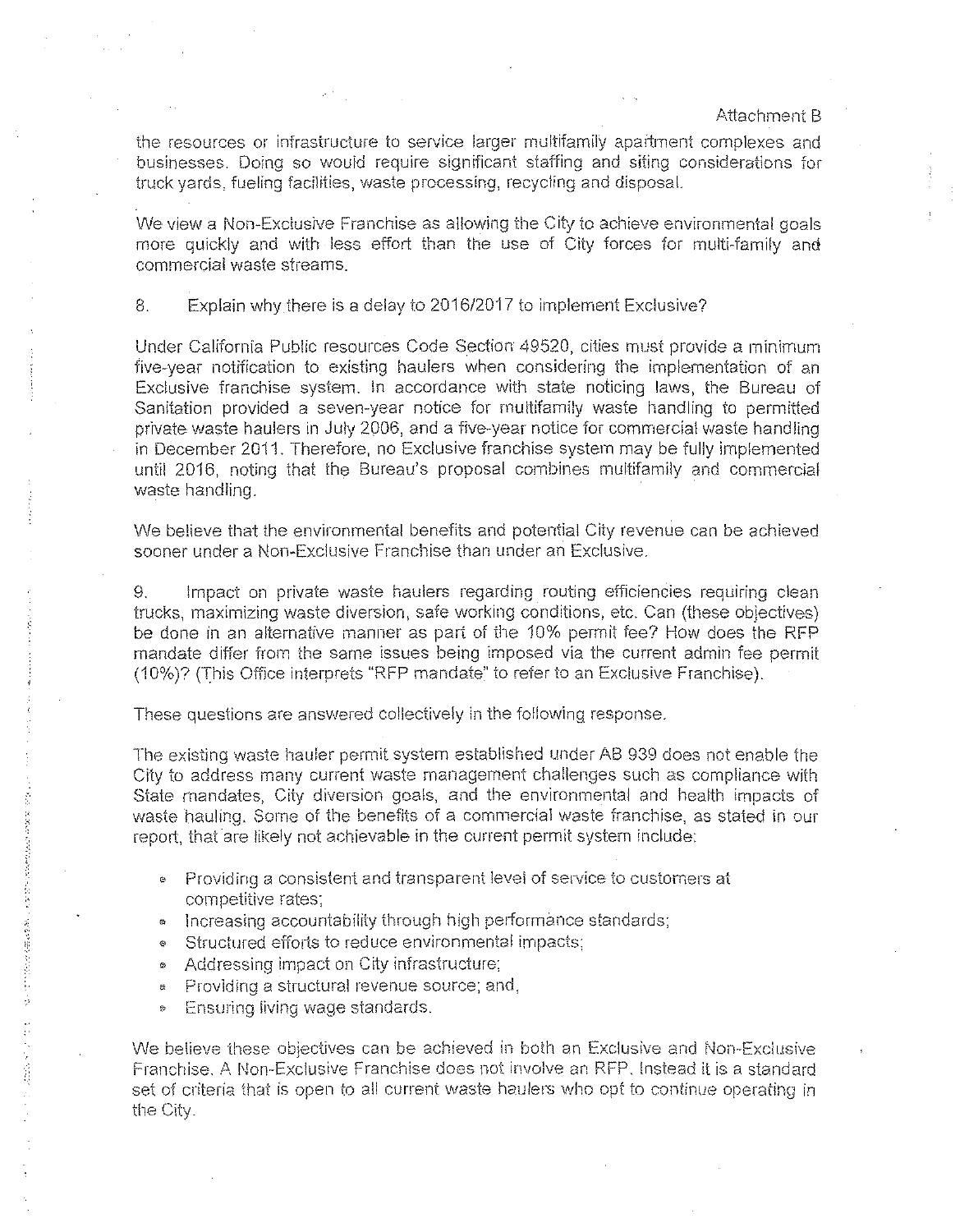i 0. Does the RFP require one hauler perfranchise or can multiple haulers combine in a collective bid?

The Bureau has indicated that a consortium of haulers may participate in the RFP process. This does not, however, answer questions of service availability to customers with specialty needs and raises additional questions regarding potential disparities in service between waste sheds.

11. How many personnel would be added to Sanitation to administer an Exclusive Franchise contract?

In the 2011-12 Budget, four positions were reassigned from other Bureau operations to support a new Multifamily Refuse Collection Franchise program. These include an Environmental Engineering Associate II, a Management Analyst i, a Systems Analyst II and a Clerk Typist.

Additional staffing needs will depend upon criteria established for a Franchise and more importantly, the way in which criteria, and enforcement of those criteria, are structured.

In an Exclusive Franchise, the City has ongoing involvement over many complex and detailed aspects of the franchise agreement and must therefore commit adequate resources for proper oversight including, but not limited to, the enforcement of the various requirements and customer support related to conflicts with the franchisee. In an Exclusive Franchise the burden of service is squarely on the City instead of on haulers. An Exclusive Franchise will require a significant ongoing expenditure of resources.

We believe that the extra requirements contained in an Exclusive Agreement will be less standardized than a Non-Exclusive Agreement and will generate the need for more staff, even if there are fewer agreements. In contrast, a Non-Exclusive Agreement would be more standardized than an Exclusive Agreement and subject to fewer unique requirements.

 $\cdot$  It is clear that a Non-Exclusive Franchise will require significantly less staff to administer and enforce than an Exclusive Franchise.

To put some perspective on monitoring requirements, the following illustrates the volume of Exclusive and Non-Exclusive agreements in sample cities.

Exclusive Emeryville: 157 pages San Jose: 230 pages

Non Exclusive Los Angeles County: 76 pages San Diego: 33 pages

12. Why is it required to deliver mixed waste to a diversion center? Is this contrary to the City's current position to require on-site separation?

AB 341 requires larger multifamily properties and businesses generating a certain level of solid waste to recycle. The law allows for either on-site separation (e.g. blue and green bin recycling) or subscription to a recycling service that provides mixed waste processing. This option is made available because many businesses and apartment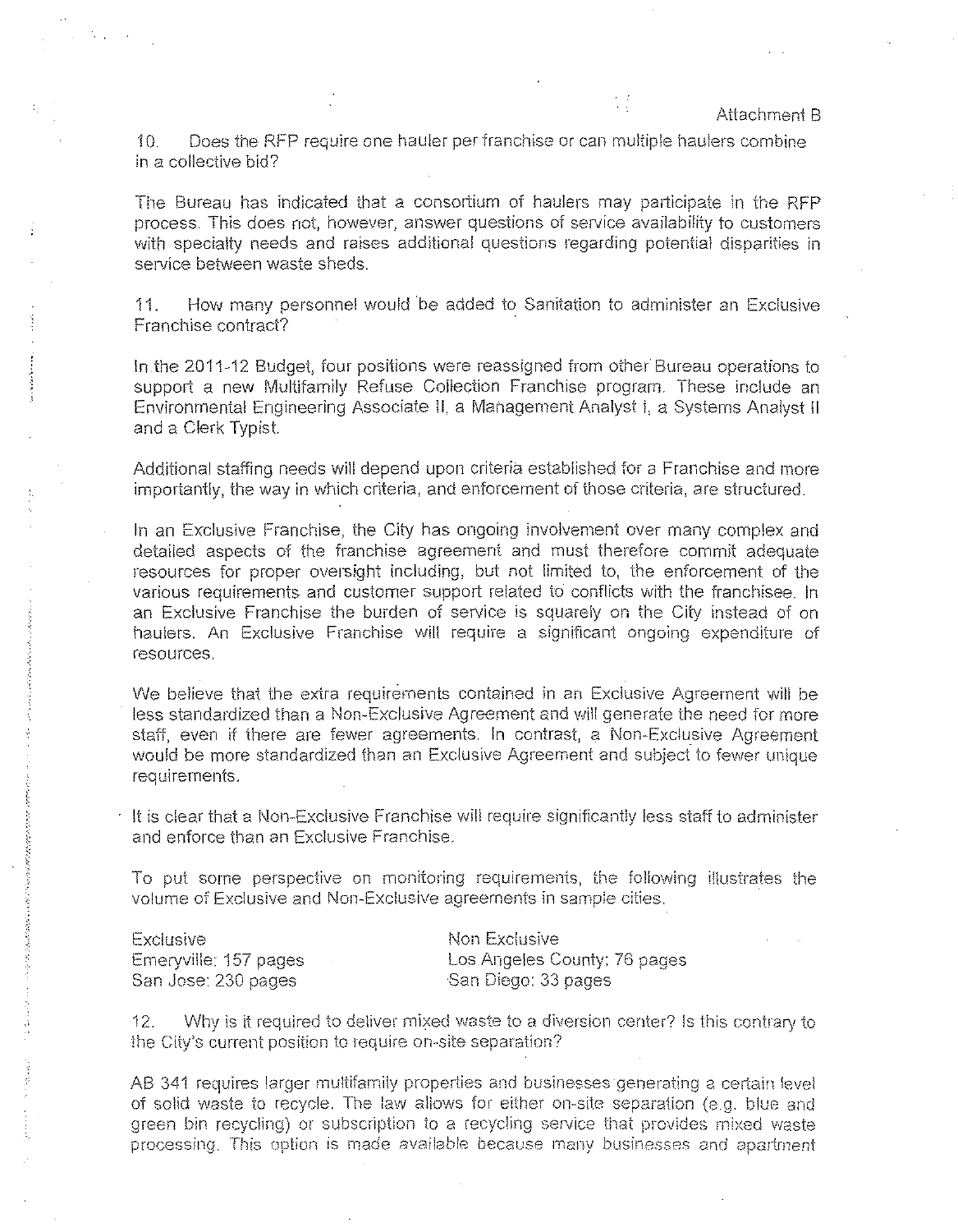buildings have certain challenges with regard to on-site separation such as infrastructure and space issues. A commercial waste franchise would be consistent with these requirements.

Residential refuse curbside collection, which is operated by City forces, is currently structured for on-site separation through the provision of refuse (black), recycling (blue). green waste (green) and manure (brown) bins. City forces use separate trucks making separate trips to support on-site separation, which will occur also with multi-family and commercial customers.

13. Does this new Exclusive or Non-Exclusive Proposal require an EIR process?

The City Attorney is preparing a response to this matter, inclusive of California Environmental Quality Act (CEQA) considerations. The County of Los Angeles, in its recent implementation of a Non-Exclusive Franchise for commercial waste collection in unincorporated areas, cornplied with CEQA through a Negative Declaration and was not required to engage in a full EIR process.

'14. HF&H Study dated August 24,2012- has the CAO evaluated?

The HF&H report was commissioned by the Bureau of Sanitation with the following study objectives:

a. Survey Los Angeles County cities to compare the cost of exclusive and nonexclusive cities.

Finding: The study took into account cities in Los Angeles County that have a commercial franchise fee (approximately 42 of 83 cities). The consultant determined that rates in non-exclusive cities cannot be verified since there is no official rate schedule. Additionally, rates may be largely contingent on negotiations with each customer. Using a more global net cost per ton methodology, the consultant determined that the median cost of commercial service was similar between exclusive and nonexclusive cities surveyed.

CAO Comments: Without commenting on the consultant's methodology, it stands to reason that there is sufficient market competition in the larger Los Angeles region and beyond, enabled by free enterprise, to help maintain some level of rate stability. We would not expect this to be the case in an environment of diminishing competition (implementation of an Exclusive Franchise). Additionally, while other cities may not require rate information under their franchise agreements, we propose that the City's Non-Exclusive Franchise agreements require reporting of customer lists and rates charged to customers (which is a requirement in Los Angeles County's recently implemented Non-Exclusive Franchise). This would be instrumental in auditing of gross receipts as well as in evaluating the success of the franchising effort relative to other best practices.

b. Perform a franchise fee analysis in LA County cities and estimate the amount that a franchise fee might generate in the City of Los Angeles.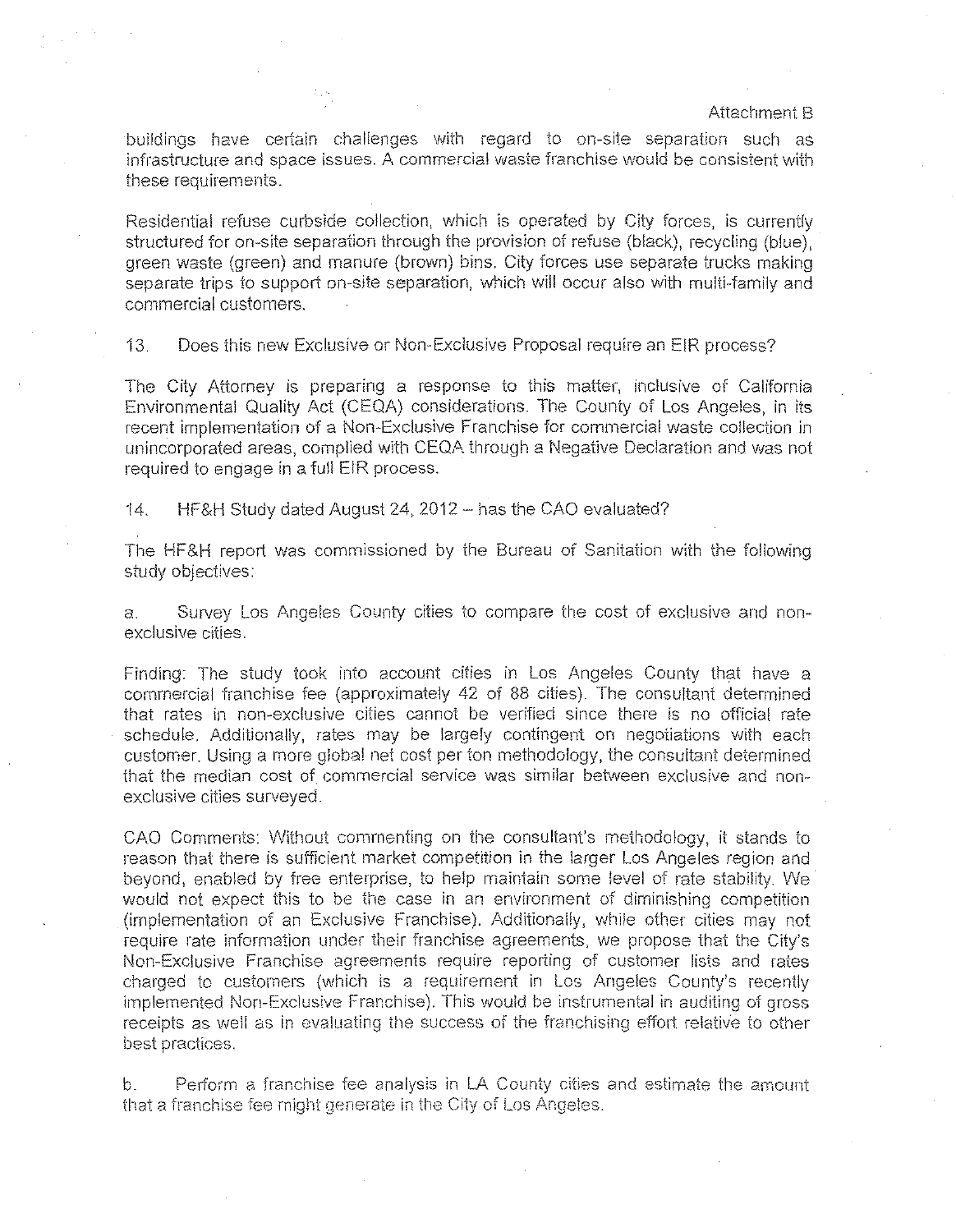Finding: Franchise fees in other Los Angeles County cities range from 2% to 27% of gross receipts. The consultant estimates City revenue of \$24.9 million based on a 10% franchise fee. This is consistent with the \$20 to \$30 million range referenced in the CAO report.

CAO Comments: Our recommended economic analysis will also examine franchise fee options other than percentage of gross receipts to determine whether the City and constituents may be better served by other options, such as a flat rate or hybrid structure, and include a sensitivity analysis on customers and other stakeholders.

c. Describe the applicability of "rate caps" for the City.

 $\mathcal{L}^{\mathcal{L}}$ 

Finding: The purpose of rate caps, or rate bands, is to ensure reasonable customer rates in a system with limited competition. They may be most beneficial in a Non-Exclusive system involving a small number of haulers.

CAO Comments: In the City of Los Angeles, we would anticipate sufficient competition among existing haulers in a Non-Exclusive Franchise to eliminate the need for rate caps. There are currently approximately 140 permitted waste haulers operating in the City and several hundred serving various other needs that could be operating under a franchise system. If a multi-family or commercial customer was not satisfied with the cost of waste hauling, they could choose to change providers under a Non-Exclusive ·Franchise.

i 5. How do the small hauler enterprise zones work? How are (enterprise zones) determined in relation to small haulers' locations, and the location of separation sites?

Council Motion 10-1797 -S4 instructed the Bureau of Sanitation to report on the designation of certain number of franchise zones as small enterprise zones to provide opportunities for small haulers. In the utilization of franchise service areas, proposers must demonstrate their ability to service the area for which they are proposing. Therefore, the viability of smaller haulers in an Exclusive Franchise may be directly proportional to the number of franchise service areas. The administrative burden on the City and potentiaily other constraints would be heightened if the number of franchise service areas increase. The Bureau in its report dated August 23, 2012 recommends that an Exclusive Franchise use the City's Business Inclusion Program, which facilitates sub-contracting opportunities, as an alternative to enterprise zones to ensure more participation by small haulers.

In a Non-Exclusive franchise, all existing haulers have an equal opportunity to participate. This structure is conducive to smaller and/or specialty haulers without the need for exemptions. The issue of enterprise zones in the context of competing for **franchise service areas is therefore irrelevant.** 

16. How does the Non-Exclusive process mandate system-wide changes?

A Non--Exclusive process provides significant leverage in mandating system--wide changes including, but not limited to, the following areas: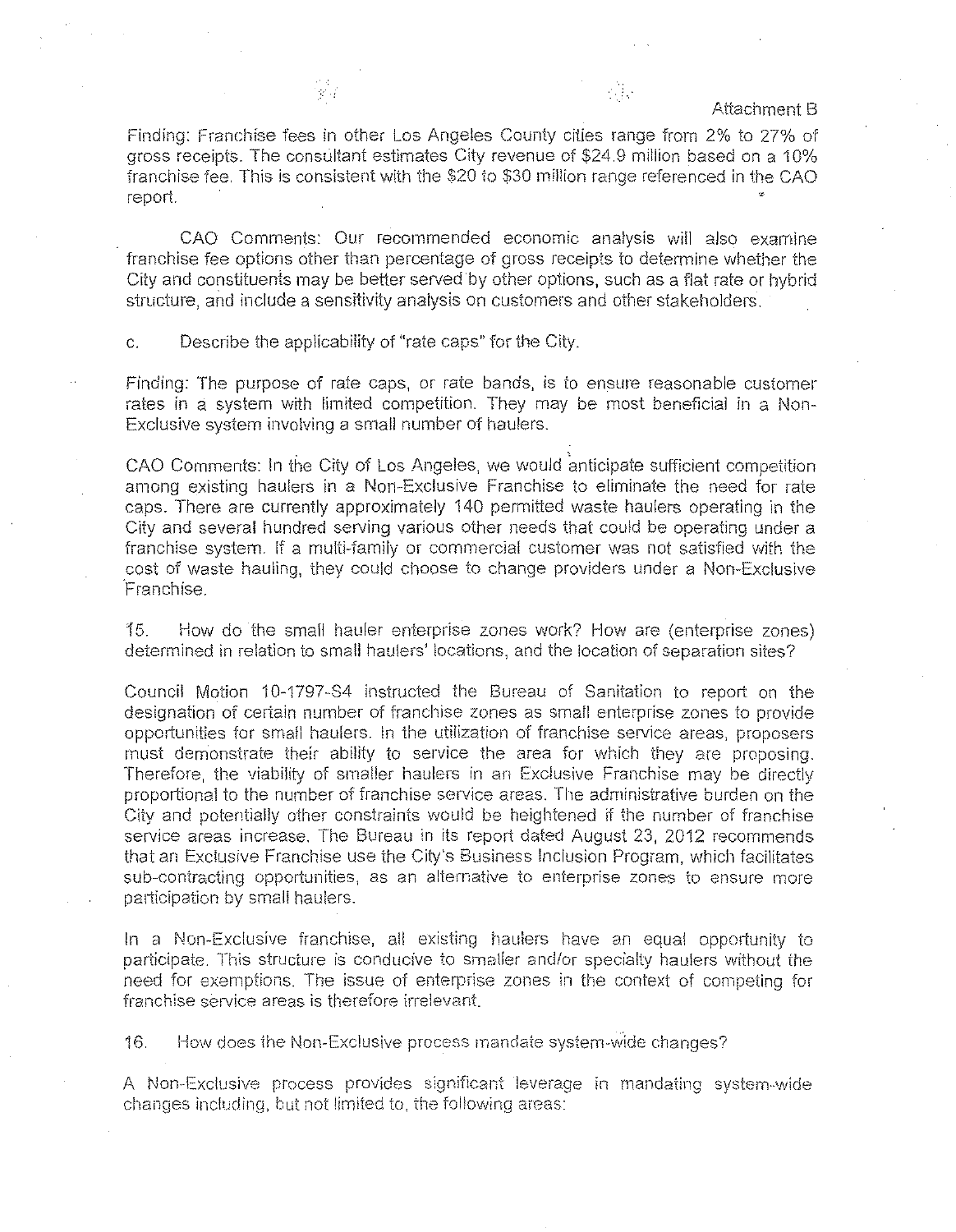• High standards and proper incentives for recycling and green operations, underscored by the recent implementation of AB 341 mandatory commercial recycling, clean truck requirements under AQMD Rule 1193 and other requiations, etc;

Adequate leverage on infrastructure - including the option for the City to own or control diversion and processing facilities - which would be driven by citywide needs and not on individual wastesheds;

Sufficient accountability through remedies for non-compliance with diversion requirements (the County in its Non-Exclusive Franchise instituted liquidated damages and other contract termination clauses):

Transparency through adequate reporting and monitoring; and,

Sustaining a competitive market place which is key to maintaining price controls and service quality, where the City avoids having to retain a large amount of resources to enter a new industry.

17. Can an independent economic analysis be proposed and completed prior to implementing either system?

The CAO repori recommends an independent analysis of the economic impacts of franchised commercial waste hauling from the City's current list of qualified consultants. The study would examine options for the structure and revenue potential of a franchise fee and impacts on the various stakeholders including, but not limited to businesses, landlords and tenants, and public facilities. Among the objectives of a franchise, we believe a franchise fee should be sized at a level that maximizes revenue but that does not unreasonably burden customers. A task order can be issued immediately upon Council approval of the CAO report. We believe a study can be completed in time for our report back to Council in February 2012 (per our iimeline) on implementation details of a Non-Exclusive Franchise.

18. Bureau of Sanitation strategic plan - would it include City resources assuming these new duties?

The CAO report, in support of a Non-Exclusive Franchise, recommends that the Bureau develop a strategic plan for commercial waste infrastructure such as sorting, transfer and alternative processing facilities. A Non-Exclusive Franchise allows the City to maintain leverage over waste hauler activity through direct control of waste handling infrastructure. Exclusivity diminishes this leverage as waste haulers typically have full control of assets, infrastructure and waste commodities. This would largely be a onetime effort drawing from the Bureau's current resources, including work performed on the draft Soiid Waste Integrated Resources plan. We do not anticipate new or ongoing resources for this effort.

19. If the City implements either plan, and it is determined that the proposed goals are met and it is cost efficient, does that place the City's operation of single-family units and small apartments to a future RFP?

The City can certainly opt to exiend franchising to residential refuse collection which is currently provided by City forces. However, this requires further and careful evaluation from beyond a fiscal standpoint that is better left for a future and more informed discussion (i.e., following implementation and evaluation of a commercial franchise). Other municipalities are currently providing solid waste services through a combination

 $\mathbb{R}$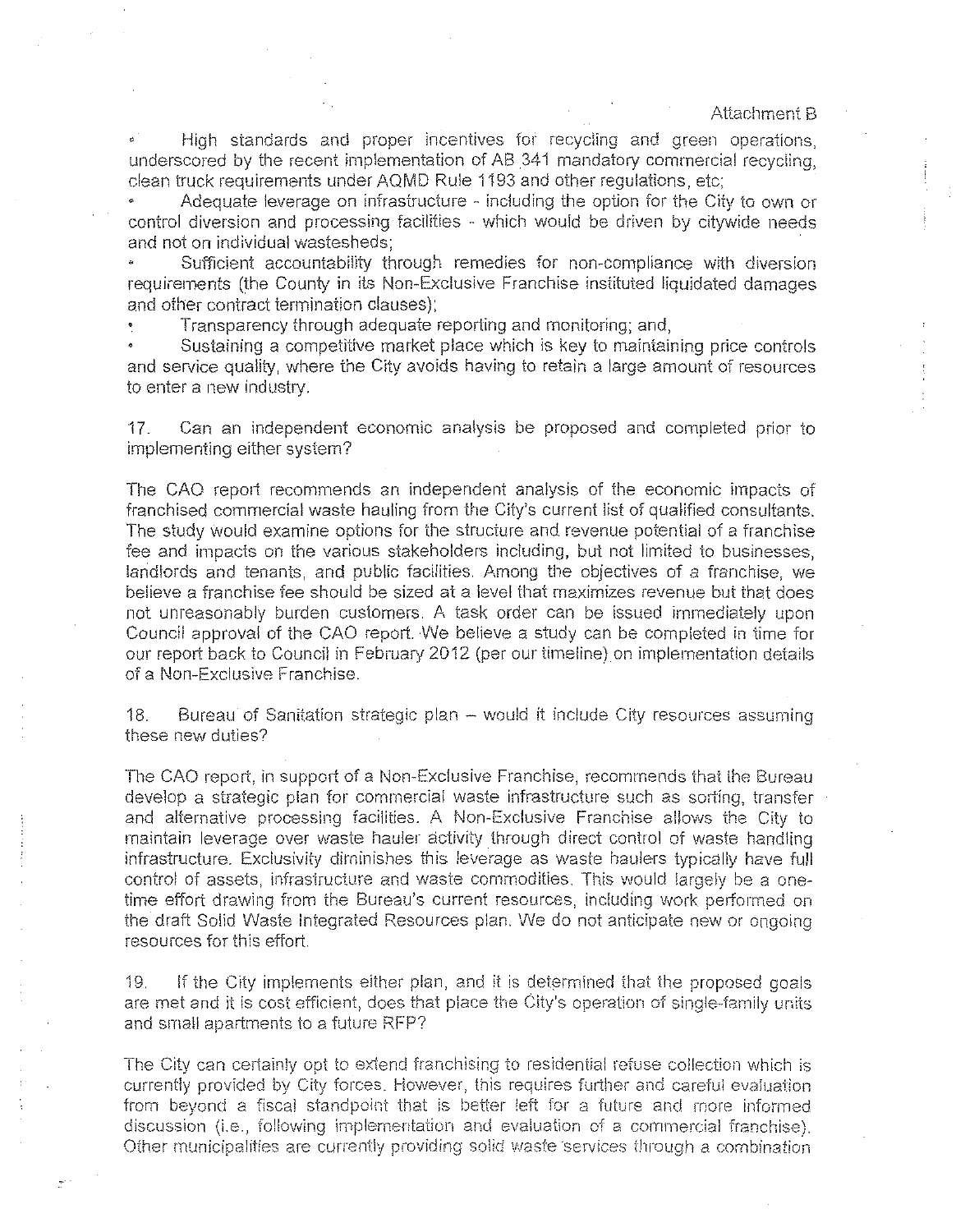of municipal and contracted labor. A few examples of local cities that service residential collection through their own labor force and franchise commercial collection include Long Beach, Pasadena, Burbank and San Diego.

20. The CAO reports a 2013/14 implementation and revenue of \$20 to \$30 million. Is this revenue above the 10% current \$24 million?

The estimated revenue of \$20 *to* \$30 million represents General Fund receipts to be derived from a franchise fee. This is above and beyond revenue received from the AB 939 fee administered under the City's Private Hauler ordinance, which has restricted uses. As previously stated, it is clear that overlap may exist between a franchise fee and the current AB 939 fee that the Bureau is allowed to administer. An effort to maximize a franchise fee while minimizing the impact on customers will reduce the overall size of the AB 939 fee revenue.

21. The CAO report expects revenue in 6-months. Is this aggressive tirneline to get \$20 million to \$30 million in General Fund revenue in 2013-2014 feasible?

- The timeline in the report is aggressive. However, implementation of a Non-Exclusive Franchise will not require the issuance of a request for proposals.
- The timeline is a stretch goal we set for ourselves but achievable provided that our staffing levels do not deteriorate. We anticipate the addition of one CAO staff member io assist in the implementation of the franchise system .
- The timeline also anticipates the most favorable outcome on certain processes such as a finding of negative impact in the CEQA process.
- The ability to achieve \$20 million to \$30 million in General Fund revenue will depend on the ultimate fee structure approved by the City Council and Mayor. For example:
	- o Whether any Franchise Fee is paid at the beginning of the franchise period or as periodic installments during the franchise period.
	- o Whether any Franchise Fee is acceptable. Acceptability can be determined by whether there are corresponding offsets to other fees, such as the City's existing AB939 Fee, by the ultimate structure of the Fee and by whether specific franchise requirements are phased in over a period of time.
	- o Whether a voluntary non-exclusive franchise opportunity is created and whether participation in the voluntary opportunity is achieved.

22. The Department of Public Works believes that a \$30 million CAO projection at 14% is fairly high, a stark increase in fees and wili hurt business. Can businesses absorb a 14% fee in a year to a year and a haif?

The \$30 million projection still requires evaluation before it can be deemed high or low. Franchise fees for waste franchises in other jurisdictions vary from 2% to 27%.

The Department of Public Works appears to be assuming that the Franchise Fee wi!l be set at 14 percent instead of a lower amount and that the 14 percent will be an additional cost to haulers on top of the existing AB939 Fee. However, in reality, implementation of any Franchise will logically require the City to reduce the AB939 Fee substantially. A substantial reduction in the AB939 Fee will, at least partially, offset any incremental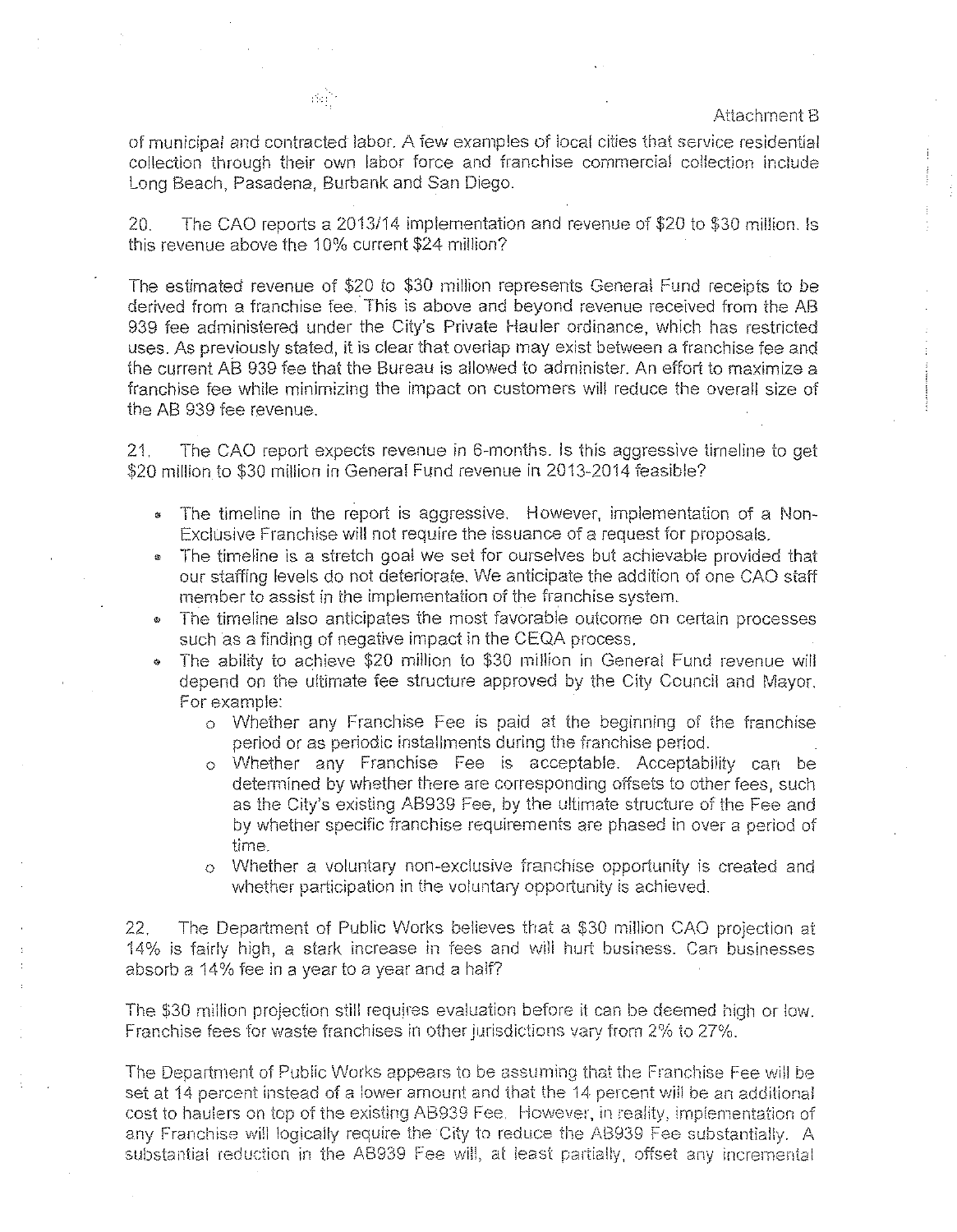financial impact of a Franchise Fee. This will reduce the impact of a Franchise Fee, if it is passed through to customers. However, it is also very likely that some haulers may choose to not pass through Franchise Fee costs to some or all of their customers.

The Chamber of Commerce and an assortment of other business interests have made it clear that implementing an Exclusive Franchise system that removes the ability of individual businesses to choose their own waste hauler (and replaces it with the City's choice) is the single most damaging move to local businesses. The Franchise Fee is a secondary concern, especially since details of the Fee are not yet developed.

A Non-Exclusive Franchise preserves local, small waste hauling businesses and jobs associated with those businesses. An Exclusive Franchise damages these small waste-hauling businesses the most by immediately eliminating all residual value of existing business arrangements within the City.

An Exclusive Franchise damages businesses by eliminating their leverage over their hauler and requires every business to work through the City to resolve service issues.

Exclusive Franchises are more labor intensive and expensive to administer and will divert more revenue from the provision of other City services that are also important to business (police and fire service, road repair, land use and permit approvals).

23. The Department of Public Works states that Exclusive franchising gives the City permission to negotiate higher environmental standards than a non-exclusive system. Is this accurate?

No. Environmental standards for both Exclusive and Non-Exclusive have yet to be determined. The only environmental goal that appears to have the potential to differ under Exclusive and Non-Exclusive systems is routing efficiencies. However, it is far from certain that routing efficiencies under an Exclusive system will result in significantly different environmental impacts, especially if exemptions are approved as proposed by the Department of Public Works (hospital/medical facilities, entertainment industry, construction and demolition hauling) and as requested by different special interest groups (religious organizations and non-profits).

Environmental impacts from Clean Trucks and Waste Diversion are equally attainable under Non-Exclusive and Exclusive.

24. The Department of Public Works states that efficiencies will be gained in the core of the industry rather than in the subsectors (unique businesses). Do you agree?

This rationale may work for Multi-Family residential properties -- assuming that large blocks of these properties choose not to source separate. However, commercial customers have a wide variety of needs, business practices and waste generation patterns. Assuming that a "one size fits all" service model will work for an undefined "core industry" appears simplistic.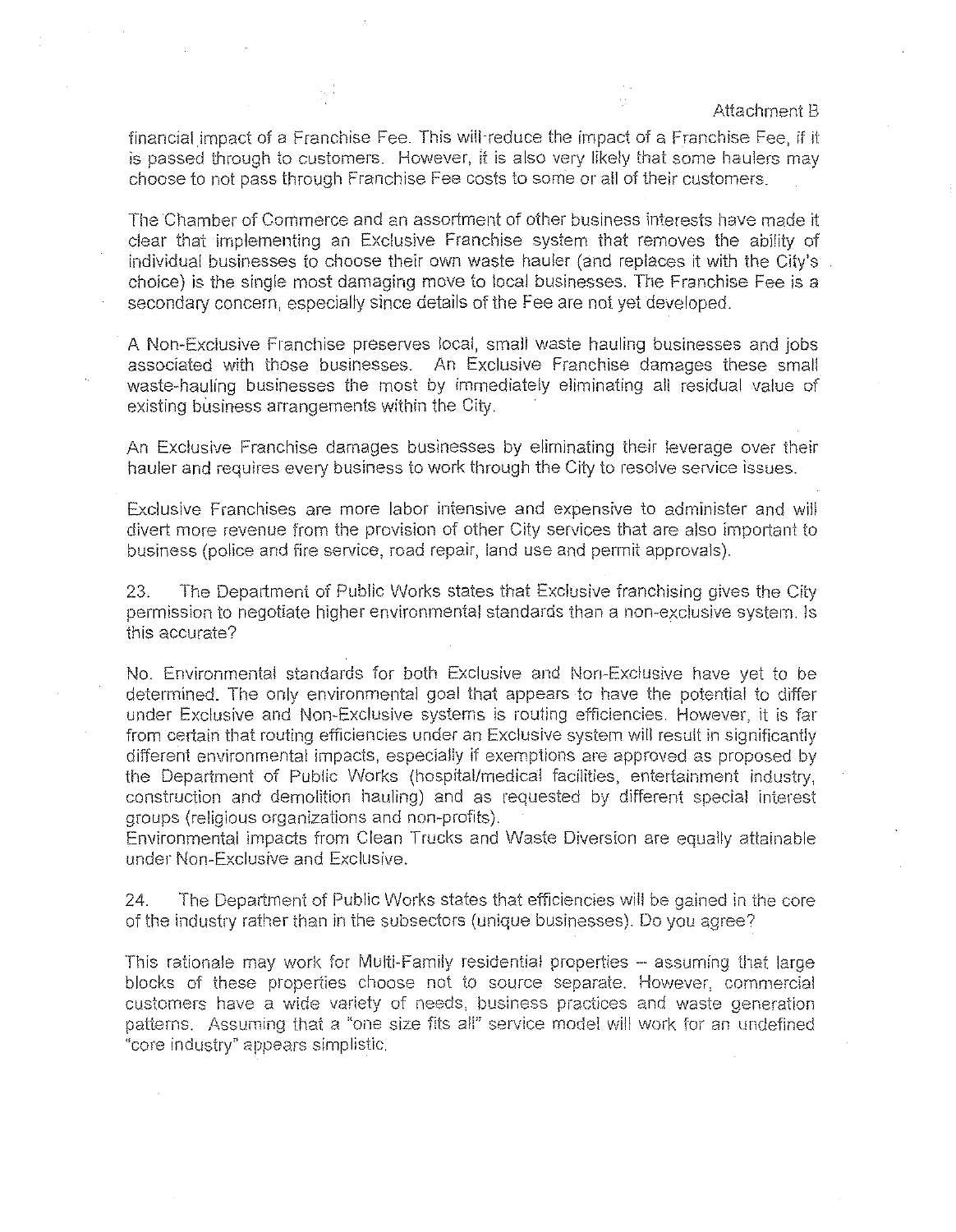Ϋ́,

25. In an Exclusive Franchise, the Department of Public Works states that haulers who cut corners will be identified in the "vetting process". How will this be possible?

When participating in an RFP process it will be difficult to predict how a company will perform 10 years down the road, once they have gained monopoly market power within the Franchise Area.

In terms of evaluation hauler performance within the City, we do not know how the Bureau will evaluate haulers performance. Especially since the Bureau reports that they do not have enough resources to adequately audit AB939 payments from haulers nor do they know the customer lists for each hauler.

In terms of evaluating hauler performance outside the City, every hauler with a Franchise agreement outside the City limits will have had some level of complaints. Evaluating those complaints will be a significant effort and may not even be relevant For example, if another jurisdiction is so unsatisfied with the performance of their exclusive franchise hauler that they consider eliminating or restructuring their system, should that mean their hauler would lose points in the evaluation of their response to the City's RFP? Incorporating this into the RFP process in a meaningful way could significantly increase the time and effort required to complete the selection process.

26. Does the exclusive franchise offers a more measured and strategic approach as reported by the Depariment of Public Works?

The exclusive franchise is not strategic in the sense of long-term policy flexibility. The process of awarding Franchises will require that the City provide some guarantees to companies looking to make equipment and infrastructure investments. These guarantees along with the financial and political power accrued by companies awarded franchises will dilute the future power of the City to achieve additional environmental, financial and political goals, as well as service level improvements. Jumping into an exclusive franchise for political reasons, and ignoring the needs of the City's service constituents, is not strategic and is not measured appropriately.

Implementing a Non-Exclusive Franchise that meets every service constituents' needs, provides the City with revenue and also implements environmental protections is actually the more measured and strategic approach

27. The Department of Public Works indicates that the best way to protect the customer is to provide ample notice - six months to one year is too short. The Bureau of Sanitation indicates that under an Exclusive Franchise a Business assistance program will be provided to help those who can't bear the burden. In addition, a phased in fee schedule will also be provided.

The City could easily provide an assistance program and phased in fee schedule in either system.

The best way to protect the customer is to listen to the customer's needs and provide a system that meets their needs. The customers are ALL saying that the ability to choose their own hauler is of primary importance to them and the ONLY system that allows that is the Non-Exclusive system.